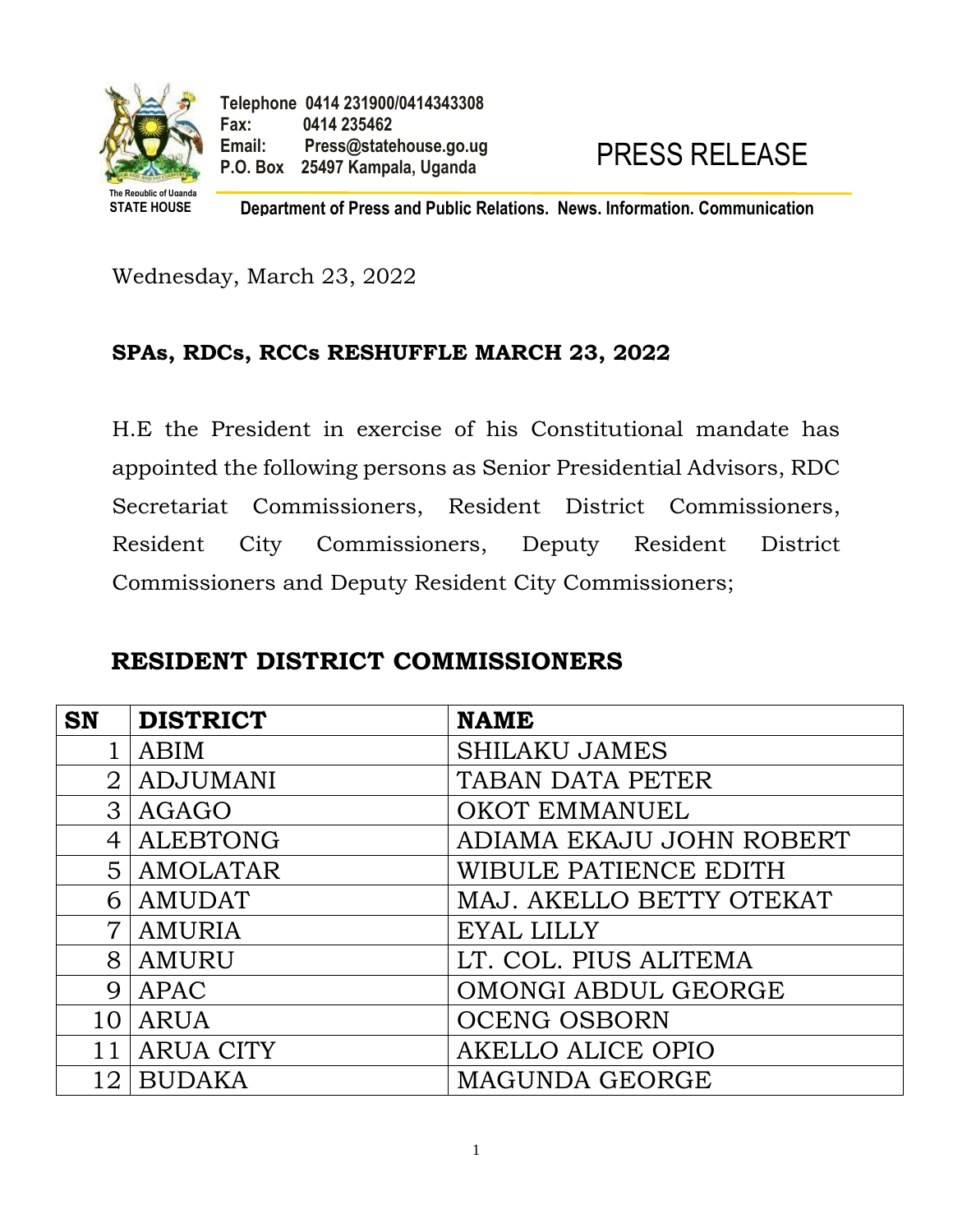| <b>SN</b> | <b>DISTRICT</b>     | <b>NAME</b>                 |
|-----------|---------------------|-----------------------------|
|           | 13 BUDUDA           | MITALA EMMY                 |
|           | 14 BUGIRI           | WALUGEMBE RAMADHAN (RTD     |
|           |                     | LT.                         |
|           | 15 BUGWERI          | <b>BILLY JANET MULINDWA</b> |
|           | 16 BUHWEJU          | <b>NUWAGIRA NICHOLAS</b>    |
|           | 17 BUIKWE           | NDEGWE HAWA NAMUGENYI       |
|           | 18 BUKEDEA          | HAJJ. IMRAN MULUGA          |
|           | 19   BUKOMANSIMBI   | <b>SHARON ANKUNDA</b>       |
|           | 20 BUKWO            | MPIMBAZA HASHAKA SAMUEL     |
|           | 21   BULAMBULI      | <b>BAYOOLE STANLEY</b>      |
|           | 22   BULIISA        | <b>BYARUHANGA STEVEN</b>    |
|           |                     | <b>NFAASINGABO</b>          |
|           | 72   BUNDIBUGYO     | LT.COL BRIGHT NZIRUMU       |
|           | 24   BUNYANGABU     | <b>MASEREKA JOSHUA</b>      |
|           | 25 BUSHENYI         | ASIIMWE JANE MUHINDO        |
|           | $26 $ BUSIA         | KIBWIKA MICHEAL             |
|           | 27   BUTALEJA       | NAMAGOGWE HAJIRA            |
|           | 28 BUTAMBALA        | LUBWAMA SULAIMAN            |
|           | 29   BUTEBO         | KALIKWANI PAUL MWIDU        |
|           | 30 BUVUMA           | MWESIGWA DEBORAH            |
| 31        | <b>BUYENDE</b>      | BALWANIREGHA DENIS EPHRAIM  |
|           | 32   DOKOLO         | AKETCH BARBARA              |
|           | 33 FORT PORTAL CITY | ANGALIA KASIGWA GODWIN      |
| 34        | <b>GOMBA</b>        | KYASSANKU CHARLES           |
|           | 35 GULU             | <b>GEORGE OWANYI AKUMAN</b> |
|           | 36 GULU CITY        | JANE FRANCIS OMONGIN OKILE  |
|           | 37   HOIMA          | TURYABAGYENYI EMMY K.       |
|           | 38 HOIMA CITY       | <b>BADRU MUGABI</b>         |
|           | 39   IBANDA         | <b>BAKUNDA GEORGE</b>       |
|           | 40   IGANGA         | WANDERA SADALA              |
|           | 41   ISINGIRO       | NASIIMA ADDA                |
|           | $42$ JINJA          | <b>MADOI ELIJAH</b>         |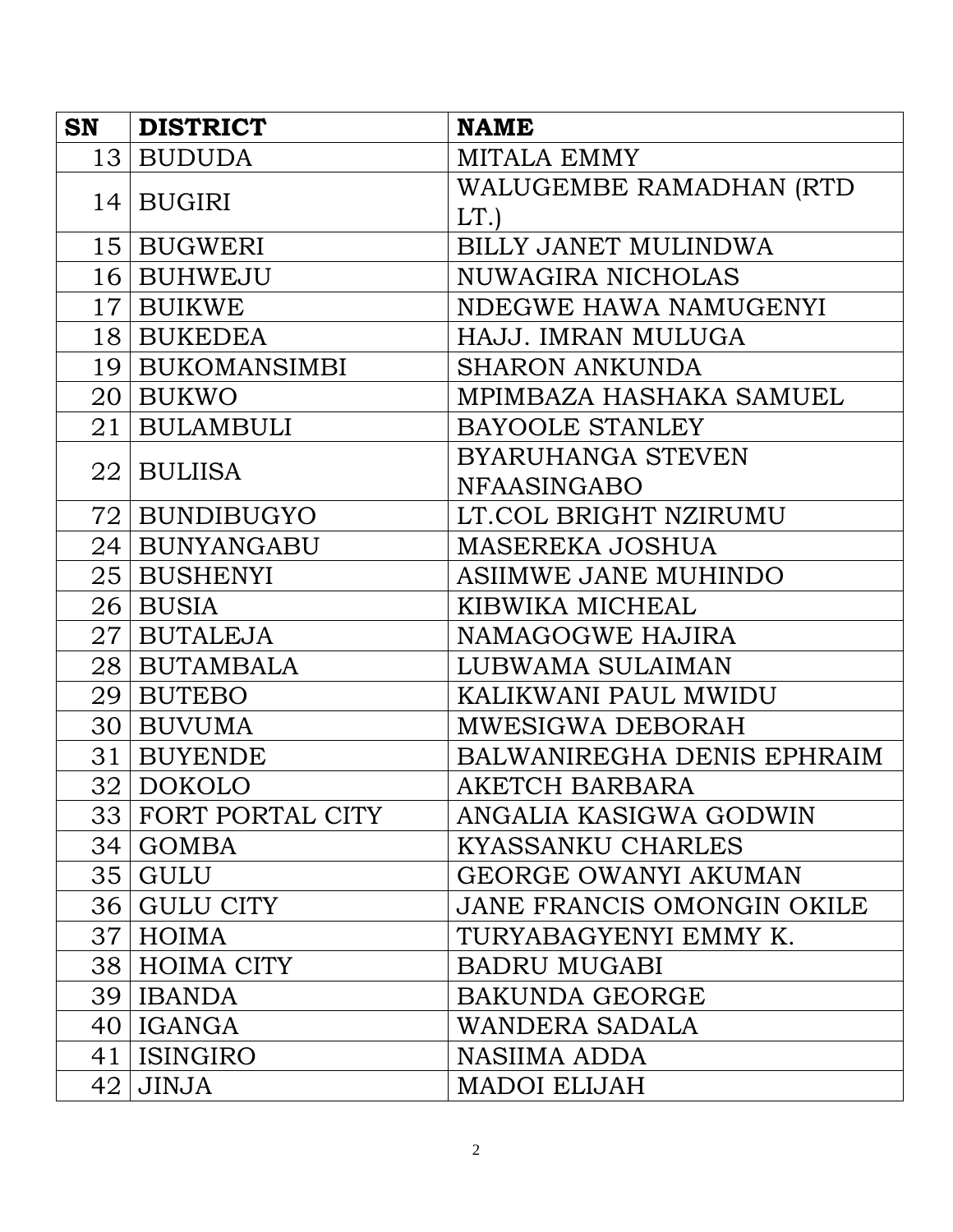| <b>SN</b> | <b>DISTRICT</b>   | <b>NAME</b>                   |
|-----------|-------------------|-------------------------------|
| 43        | <b>JINJA CITY</b> | <b>SALEH KAMBA</b>            |
|           | 44   KAABONG      | OKIRYA CHRIS MIKE             |
|           | 45   KABALE       | NYAKAHUMA GODFREY             |
|           | 46   KABAROLE     | <b>BANDEBA PHESTUS</b>        |
|           | 47   KABERAMAIDO  | <b>SEGAWA JIMMY EBIL</b>      |
|           | 48   KAGADI       | KIKANSHEMEZA BRON             |
|           | 49   KAKUMIRO     | MATOVU DAVID (RTD. MAJOR)     |
|           | 50   KALAKI       | BATEGANA BAKALE SADIO         |
|           | 51   KALANGALA    | NAJJUMA JULIET SENKOOLE       |
|           | 52   KALIRO       | OLINGA OTUKOL TOM             |
|           | 53   KALUNGU      | PADDY KAYONDO                 |
|           | 54   KAMPALA      | <b>AMINA LUKANGA</b>          |
|           | 55   KAMULI       | WOPUWA GEORGE                 |
|           | 56   KAMWENGE     | BYARUGABA KANYAMAHANE         |
|           |                   | <b>ISAIAH</b>                 |
|           | 57   KANUNGU      | AMBROSE MWESIGYE              |
|           | 58   KAPCHORWA    | <b>LOTEM LENOS</b>            |
|           | 59   KAPELABYONG  | <b>TOKO SHUAIB</b>            |
|           | 60   KARENGA      | <b>OCAILAP FILBERT</b>        |
|           | 61   KASESE       | WALUSIMBI JOLLY JOE (RTD LT.) |
|           | 62   KASSANDA     | NAMULINDWA PHEOBE             |
|           | 63   KATAKWI      | RTD. MAJ. KATAMBA GODFREY     |
|           | 64   KAYUNGA      | HAJ. NSEREKO MUTUMBA          |
|           | 65   KAZO         | MAWIYA LULE                   |
|           | 66   KIBALE       | KAMWINE HELLEN CATHERINE      |
|           | 67   KIBOGA       | MARIAM SEGUYA NALUBEGA        |
|           | 68   KIBUKU       | KWESIGA EVA MUWANGALA         |
|           | 69   KIKUUBE      | TUMUSIIME AMLANI              |
| 70        | KIRUHURA          | <b>MUGUME APOLLO</b>          |
| 71        | KIRYANDONGO       | <b>MUGANGA DAN</b>            |
|           | 23   KISORO       | SSEKANDI SHAFIQ SSENGOBA      |
|           | 73   KITAGWENDA   | BIRUNGI KOBUSINGYE JACKLINE   |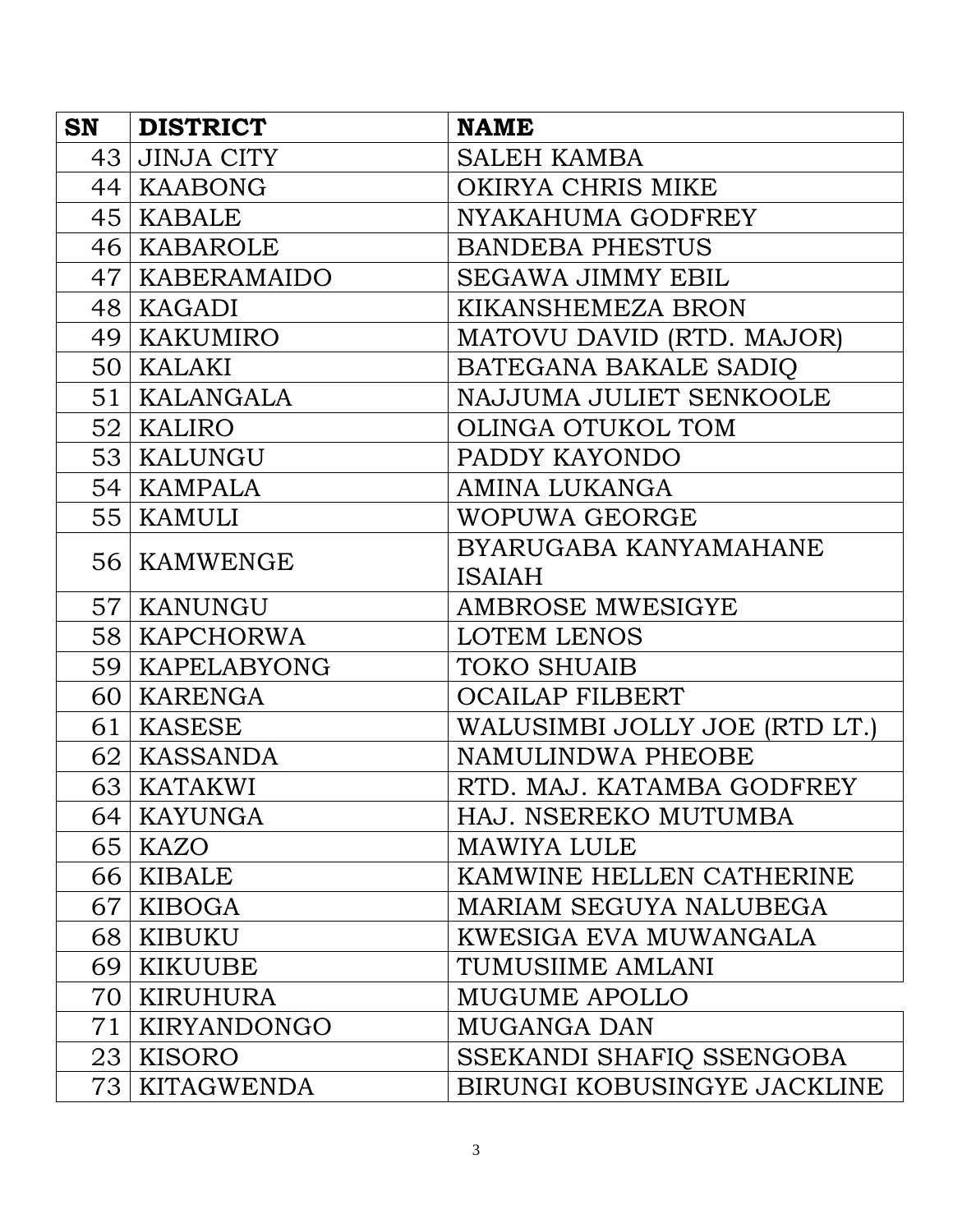| <b>SN</b>        | <b>DISTRICT</b>     | <b>NAME</b>                    |
|------------------|---------------------|--------------------------------|
| 74 I             | <b>KITGUM</b>       | KOMAKECH WILLIAM               |
|                  | 75   KOBOKO         | MUKIIBI DREKE JOSEPH           |
|                  | 76   KOLE           | KIDEGA NABINSON JAMES          |
|                  | 77   KOTIDO         | <b>ONORIA AMBROSE</b>          |
|                  | 78   KUMI           | <b>ACHILA JOHN ROBERTS REX</b> |
|                  | 79   KWANIA         | ARIKWANGA RICHARD NOON         |
|                  | 80   KWEEN          | TUKEI WILBERFORCE              |
|                  | 81   KYANKWANZI     | <b>SSEBYALA BADRU</b>          |
|                  | 82   KYEGEGWA       | KALUNGI MONICA                 |
|                  | 83 KYENJOJO         | <b>AYESIGA JULIAN</b>          |
|                  | 84   KYOTERA        | EVA KABEJJA                    |
|                  | 85 LAMWO            | <b>ICHOGOR CHARLES</b>         |
|                  | 86 LIRA             | <b>HAMWADA ISMAEL PINTO</b>    |
|                  | 87 LIRA CITY        | EGOLE LAWRENCE EMMY            |
|                  | 88 LUUKA            | KAGAAYI JANE FRANCIS           |
|                  | 89 LUWEERO          | <b>BWABYE RICHARD</b>          |
|                  | 90 LWENGO           | <b>DUMBA MOSES</b>             |
|                  | 91 LYANTONDE        | MBETGYERIZE GODFREY            |
|                  | 92   MADI-OKOLLO    | NANDINDA DARIUS                |
|                  | 93   MANAFWA        | <b>OKISWA GEOFREY</b>          |
|                  | 94   MARACHA        | <b>AYIKOBUA FESTUS</b>         |
|                  | 95   MASAKA         | TEOPISTA SSENKUNGO             |
|                  | 96   MASAKA CITY    | <b>KATENDE RONALD</b>          |
| 97               | <b>MASINDI</b>      | <b>NGABIRANO EMMY B</b>        |
|                  | 98   MAYUGE         | GULUME RICHARD BALYAINO        |
|                  | 99   MBALE          | <b>NASIKE ASUMINI</b>          |
|                  | 100   MBALE CITY    | WASHAKI AHAMAD                 |
| 101              | <b>MBARARA</b>      | <b>MBABAZI ROGERS</b>          |
| 102 <sub>1</sub> | <b>MBARARA CITY</b> | RTD. LT. COL. MWESIGYE K.      |
|                  |                     | <b>JAMES</b>                   |
|                  | 103   MITOOMA       | KIBUKA FRANCIS AMOOTI          |
|                  | $104$   MITYANA     | AHARIKUNDIRA AFRICANO          |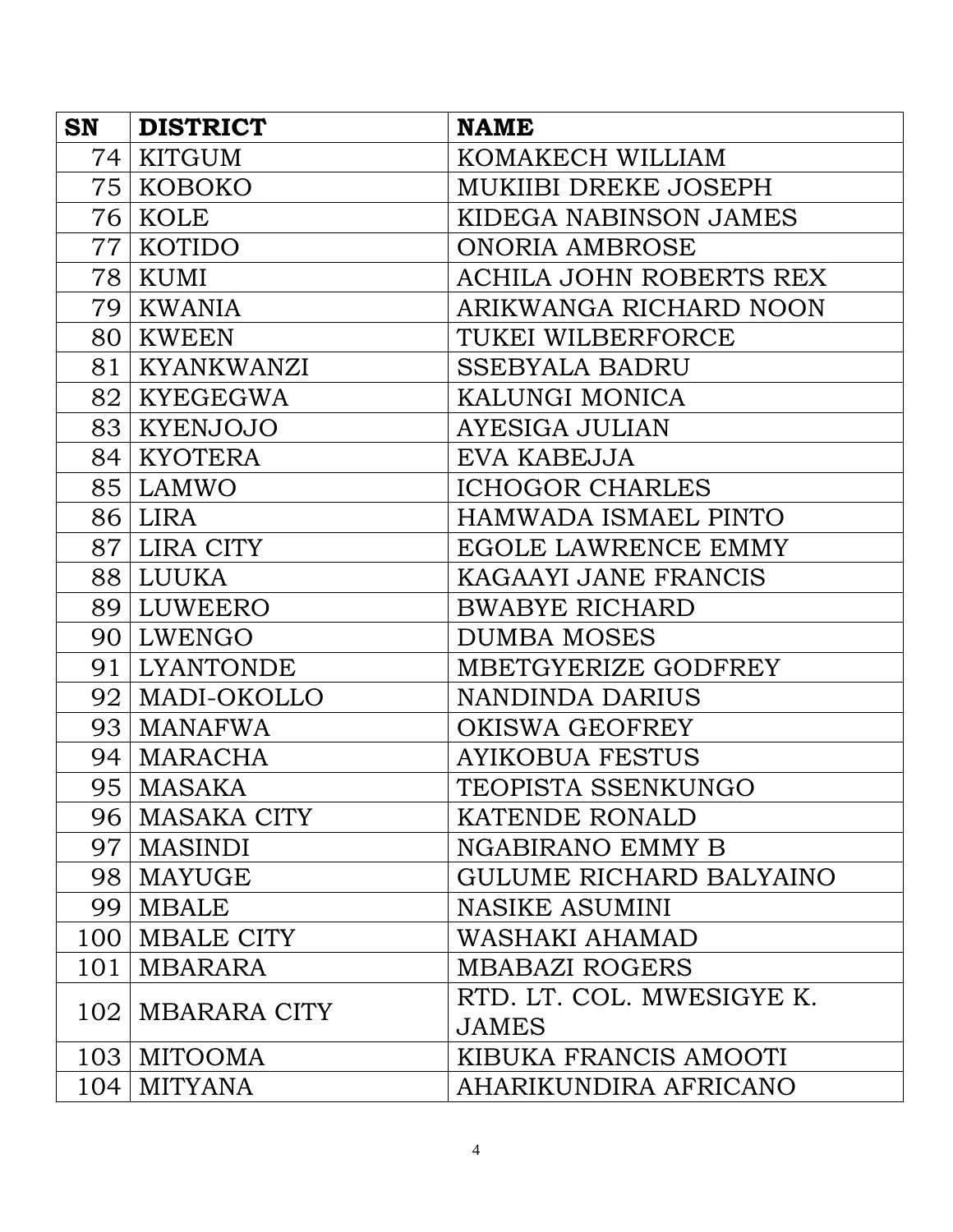| <b>SN</b> | <b>DISTRICT</b>      | <b>NAME</b>                   |
|-----------|----------------------|-------------------------------|
| 105       | <b>MOROTO</b>        | ANGOLERE CAROLINE             |
|           | $106 \mid$ MOYO      | <b>GORE GOFFIN</b>            |
|           | $107$   MPIGI        | <b>SSEMPALA KIGOZI</b>        |
|           | 108   MUBENDE        | <b>BYABASAIJA ROSEMARY</b>    |
|           | 109 MUKONO           | NABITAKA FATUMA NDISABA       |
|           | 110   NABILATUK      | KYEYUNE SSENYONJO             |
| 111       | <b>NAKAPIRIPIRIT</b> | OKURUT JOHN MICHEAL           |
|           | 112   NAKASEKE       | CAPTAIN YAHAYA KAKOOZA        |
|           | 113   NAKASONGOLA    | ROSE BIRUNGI                  |
|           | $114$ NAMAYINGO      | <b>BARASA OGAJO SULEIMAN</b>  |
|           | 115   NAMISINDWA     | <b>BANGU FREDRICK</b>         |
|           | 116   NAMUTUMBA      | <b>MATENDE THOMAS</b>         |
|           | $117$   NAPAK        | <b>OKORI DENIS</b>            |
|           | $118$ NEBBI          | <b>ABAK ROBERT</b>            |
|           | 119 NGORA            | EKOOM JOHN STEPHEN            |
|           | 120   NTOROKO        | MAJ. JONES MUGABIRWE          |
|           | 121   NTUNGAMO       | MUCUNGUZI GEOFREY             |
|           | $122$ NWOYA          | <b>OMARA CHRISTOPHER</b>      |
|           | $123$ OBONGI         | MATATA YASIN BUGA (RTD CAPT.) |
|           | $124$   OMORO        | <b>ONYUK ANDREW</b>           |
|           | $125$ OTUKE          | <b>AKULU JILIAN</b>           |
|           | $126$ OYAM           | RTD. ASP. ATUHAIRE HOPE       |
|           | $127$ PADER          | <b>ODONGO MILTON</b>          |
|           | 128   PAKWACH        | <b>ESERU PAUL</b>             |
|           | $129$   PALLISA      | DHIKUSOOKA MAGID              |
|           | $130$ RAKAI          | <b>SARAH KIYIMBA</b>          |
|           | 131 RUBANDA          | TUMWESIGYE JOHNBOSCO          |
|           | 132 RUBIRIZI         | TUKAKIRIZA CALEB              |
|           | $133$ RUKIGA         | NAYEBARE FRED KYAMUZIGITA     |
|           | 134 RUKUNGIRI        | BEWAYO NSUBUGA STEPHEN        |
|           | 135   RWAMPARA       | <b>ATUHAIRWE ROBERT</b>       |
|           | 136   SERERE         | NAKAMYA HARRIET               |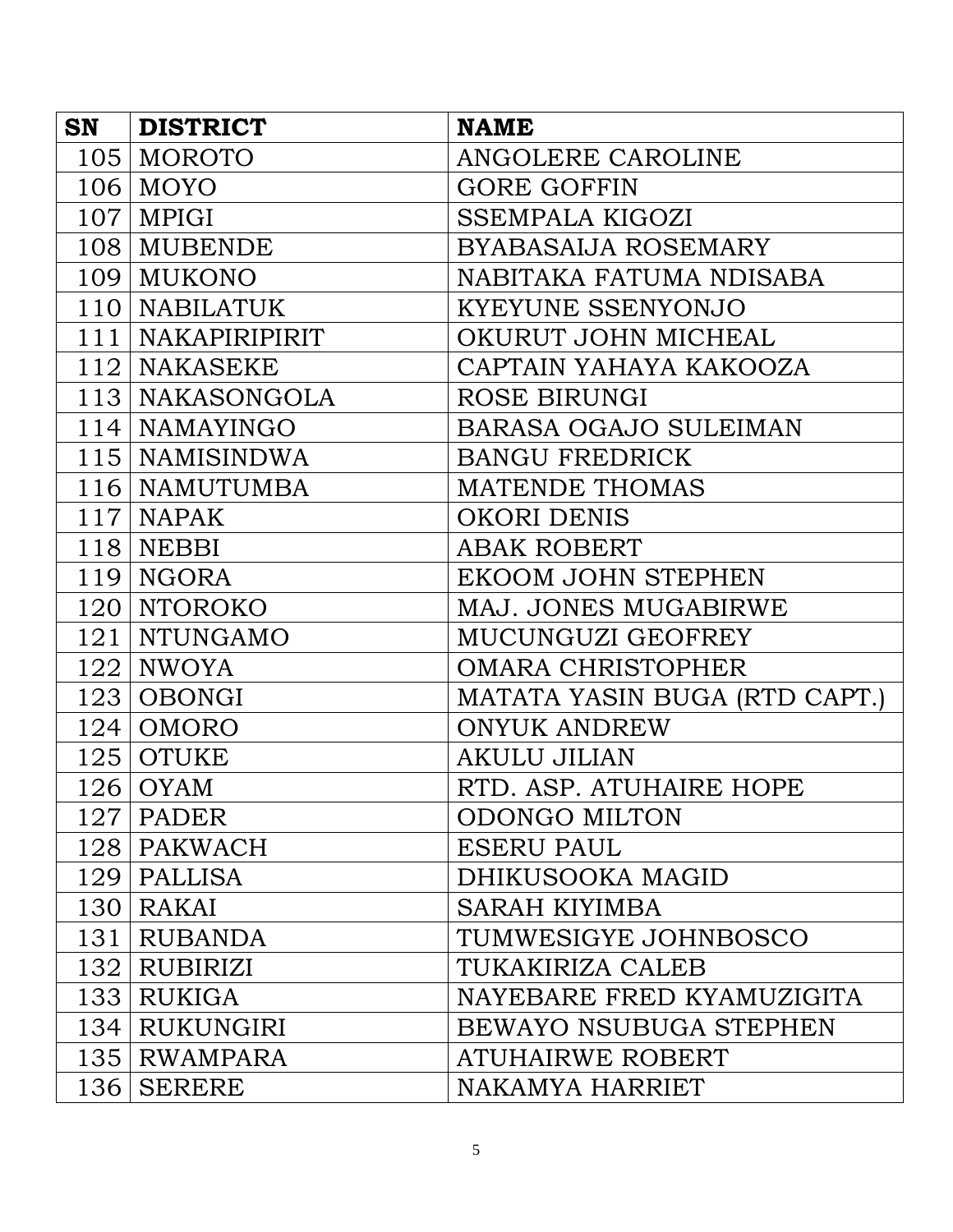| <b>SN</b> | <b>DISTRICT</b>    | <b>NAME</b>               |
|-----------|--------------------|---------------------------|
| 137       |                    | MUHINDO PULKERIA KUNIHIRA |
|           | <b>SHEEMA</b>      | Β.                        |
| 138       | <b>SIRONKO</b>     | KULABA DAVID              |
| 139       | <b>SOROTI</b>      | <b>KUMAKECH SALIM</b>     |
| 140       | <b>SOROTI CITY</b> | PAAK PETER PEX            |
| 141       | <b>SSEMBABULE</b>  | KAMUKAMA NICHOLAS KAINE   |
| 142       | <b>TEREGO</b>      | AJILONG B. MODESTAR       |
| 143       | TORORO             | <b>OWOLE NIXON</b>        |
| 144       | <b>WAKISO</b>      | <b>JUSTINE MBABAZI</b>    |
| 145       | <b>YUMBE</b>       | <b>HUDU HUSSEIN</b>       |
| 146       | ZOMBO              | LT. COL. JOSEPH KABALEGA  |
| 147       | RDC ATTACHED TO    | <b>MUSIHO SAMUEL</b>      |
|           | RDC SECRETARIATE   |                           |

## **DEPUTY RESIDENT DISTRICT COMMISSIONERS**

| $\boldsymbol{S}\boldsymbol{N}$ | <b>DISTRICT</b>            | <b>NAME</b>               |
|--------------------------------|----------------------------|---------------------------|
|                                | ABIM                       | <b>FADOSA AHMED</b>       |
| $\overline{2}$                 | <b>ADJUMANI</b>            | <b>ANGUPALE SADIO</b>     |
| 3                              | AGAGO                      | <b>OKIDI JAMES COSMAS</b> |
| 4                              | <b>ALEBTONG</b>            | <b>KASONZI MARTIN</b>     |
| 5                              | <b>AMOLATAR</b>            | LYAVALA AHMED             |
| 6                              | <b>AMUDAT</b>              | <b>LOKORU JIMMY</b>       |
| $\overline{7}$                 | <b>AMURIA</b>              | <b>AKOL GEOFFREY</b>      |
| 8                              | AMURU                      | <b>JOAN APIO</b>          |
| 9                              | APAC                       | <b>JONGA JACOB</b>        |
| 10                             | <b>ARUA</b>                | <b>EZAMA HAMZA HAM</b>    |
|                                | <b>ARUA AYIVU DIVISION</b> | <b>ISMA MASABA</b>        |
| 12                             | <b>ARUA CENTRAL</b>        | <b>ACHILE TWAIBU</b>      |
|                                | <b>DIVISION</b>            |                           |
| 13                             | <b>BUDAKA</b>              | <b>IBRAHIM MUKAMBA</b>    |
| 14                             | <b>BUGIRI</b>              | <b>WANDERA ENOCH</b>      |
| 15                             | <b>BUGWERI</b>             | KIRIGGWA HAKIM            |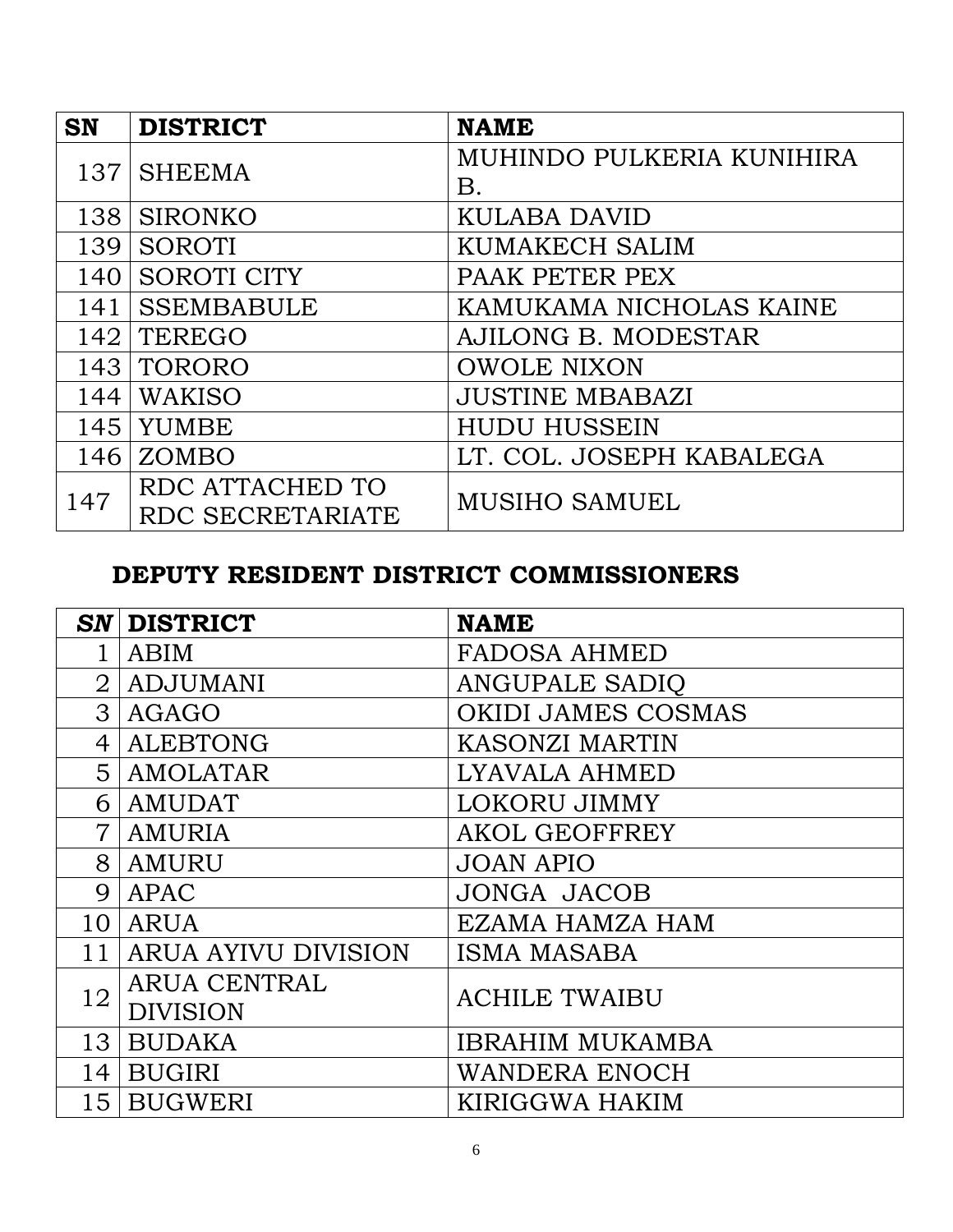| SN              | <b>DISTRICT</b>            | <b>NAME</b>                |
|-----------------|----------------------------|----------------------------|
| 16              | <b>BUHWEJU</b>             | <b>GODFREY TUMWEBAZE</b>   |
|                 |                            | <b>GOODMAN</b>             |
| 17 <sub>l</sub> | <b>BUIKWE</b>              | DALA SANON                 |
| 18 <sup>1</sup> | <b>BUKEDEA</b>             | YEKO BULULU                |
| 19              | <b>BUKOMANSIMBI</b>        | <b>KALEMA FRED</b>         |
| 20              | <b>BUKONZO</b>             | LT. MAATE MAGWARA          |
| 21              | <b>BUKWO</b>               | <b>CHEMUTAI JAMES</b>      |
|                 | 22   BULAMBULI             | AMRI KAMBA                 |
| 23              | <b>BULIISA</b>             | AKINTOLE MUHUUTA           |
| 24              | <b>BUNDIBUGYO</b>          | MUHANGUZI UMAR BAHANDE     |
| 25              | <b>BUNYANGABU</b>          | NAKAYE KABONGE             |
| 26 <sub>l</sub> | <b>BUSHENYI</b>            | ATUHAIRE ROSEMARY          |
| 27              | <b>BUSIA</b>               | <b>KANUNA GRACE</b>        |
| 28              | <b>BUSONGORA</b>           | MUBINGWA ZEPHER            |
| 29              | <b>BUTALEJA</b>            | NKOKO RACHEL               |
| 30              | <b>BUTAMBALA</b>           | KATUNZE YAHAYA KAVUMA      |
| 31              | <b>BUTEBO</b>              | CAROL NANTONGO             |
| 32              | <b>BUVUMA</b>              | PATRICK MUBIRU             |
| 33              | <b>BUYENDE</b>             | KASUGGA AMULI KINTU        |
| 34              | <b>DOKOLO</b>              | <b>MBIGITI JONAH</b>       |
| 35              | FORT PORTAL CENTRAL        | <b>EMMA BUSINGYE</b>       |
|                 | <b>DIVISION</b>            |                            |
| 36              | FORT PORTAL NORTH          | <b>BAMUHA ALLAN</b>        |
|                 | <b>DIVISION</b>            |                            |
| 37              | <b>GOMBA</b>               | <b>JOSHUA ZAAKE KASOMA</b> |
| 38              | <b>GULU</b>                | <b>MATHIAS LUTWAMA</b>     |
| 39              | <b>GULU BAR-DEGELAYIBI</b> |                            |
|                 | <b>DIVISION</b>            | OKWI GILBERT               |
| 40              | <b>GULU LAROO PECE</b>     | <b>BANYA PETER</b>         |
|                 | <b>DIVISION</b>            |                            |
| 41              | HOIMA                      | KYAKASHARI MICHAEL         |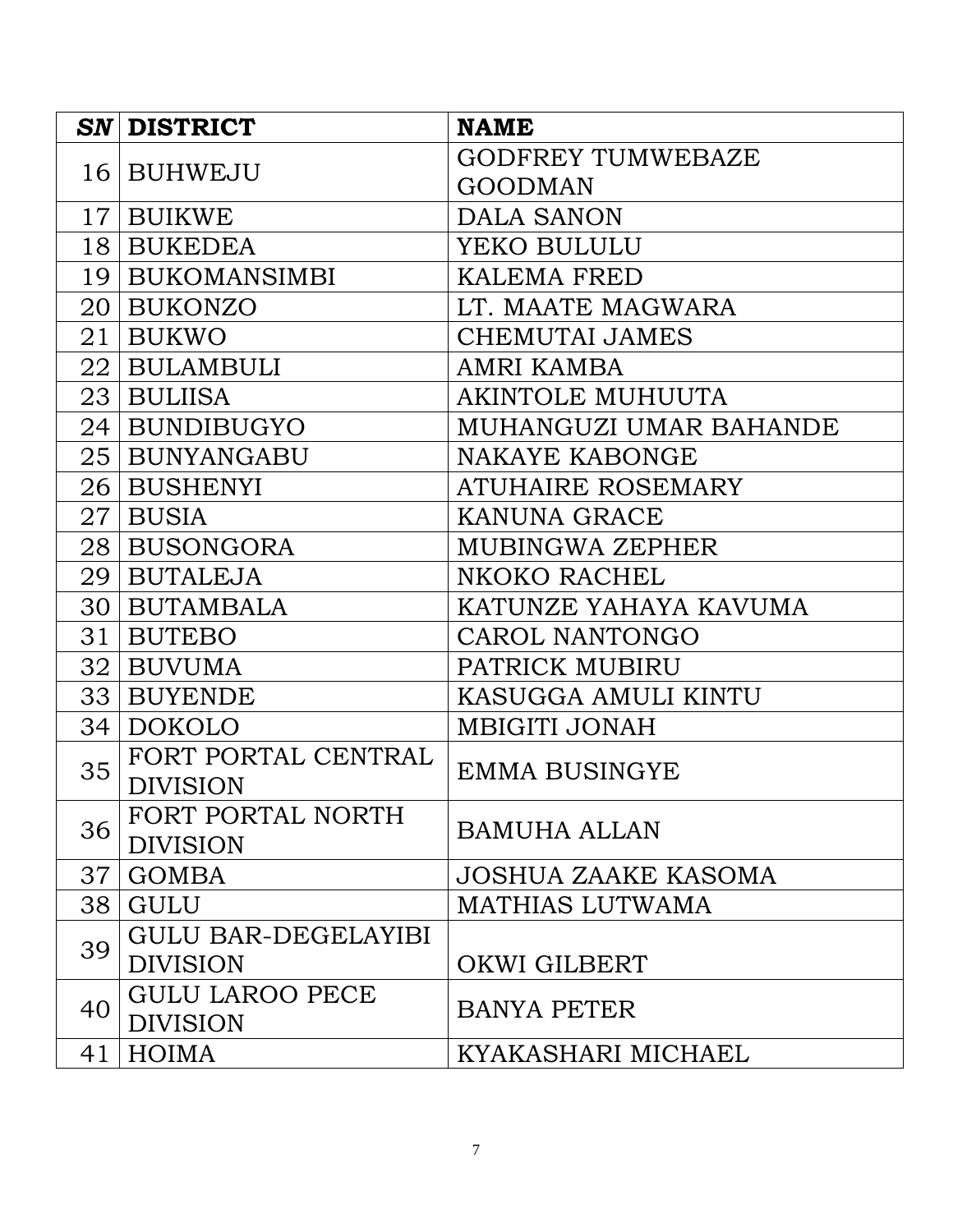| SN <sub>1</sub> | <b>DISTRICT</b>                        | <b>NAME</b>                    |
|-----------------|----------------------------------------|--------------------------------|
| 42              | <b>HOIMA EAST</b><br><b>DIVISITION</b> | WILLIAM KASIGAZI               |
| 43              | <b>HOIMA WEST DIVISION</b>             | TUMUSIIME BENJAMIN             |
| 44              | <b>IBANDA</b>                          | <b>KATABAZI SEIFU</b>          |
| 45              | IGANGA                                 | NTANGE ANDREW                  |
| 46              | <b>ISINGIRO</b>                        | AINE CHRISTOPHER               |
| 47              | <b>JINJA</b>                           | KIGONGO JUMA                   |
| 48              | <b>JINJA NORTH DIVISION</b>            | KALEMERA LYDIA                 |
| 49              | <b>JINJA SOUTH DIVISION</b>            | MICHAEL SEGAWA                 |
| 50              | <b>KAABONG</b>                         | <b>NALYANYA HENRY</b>          |
| 51              | KABALE                                 | ABBEY BAKUNDA                  |
| 52 <sub>1</sub> | KABAROLE                               | <b>OGALO BWIRE PAUL</b>        |
| 53              | KABERAMAIDO                            | <b>AYIPO CLARE</b>             |
| 54              | KAGADI                                 | MUHOOZI MICHEAL                |
| 55 <sub>1</sub> | <b>KAKUMIRO</b>                        | MONDAY KALIISA ERNEST          |
| 56              | KALAKI                                 | <b>OKWAMERI FRANCIS</b>        |
| 57              | KALANGALA                              | NANYANZI SARAH                 |
| 58              | KALIRO                                 | <b>BAKAKI RONALD</b>           |
| 59              | KALUNGU                                | KAGAIGA MIRIAM MUGISHA         |
| 60              | KAMPALA CENTRAL                        | NDIDE YASIN                    |
| 61              | KAMPALA KAWEMPE                        | WALUGEMBE SULEIMAN JJUUKO      |
| 62              | <b>KAMPALA MAKINDYE</b>                | KEITA KAGABI DOREEN            |
|                 | 63   KAMPALA NAKAWA                    | DR. KASSIM KAMUGISHA           |
| 64              | KAMPALA RUBAGA                         | <b>BURORA HERBERT ANDERSON</b> |
|                 | 65   KAMULI                            | KASADHA SARAH MWEBAZA          |
|                 | 66   KAMWENGE                          | BATUUZE NAMARA LOY             |
| 67 l            | KANUNGU                                | <b>GAD RUGAJU</b>              |
|                 | 68   KAPCHORWA                         | <b>SEKAJJA MARTIN</b>          |
| 69              | <b>KAPELEBYONG</b>                     | <b>OJIROT EMMA</b>             |
| 70              | KARENGA                                | LOLUK FIDELIS LOGWEE           |
| 71              | KASSANDA                               | <b>SIMON PETER KASWABULI</b>   |
| 72              | <b>KATAKWI</b>                         | <b>AKOT SUSAN MORO</b>         |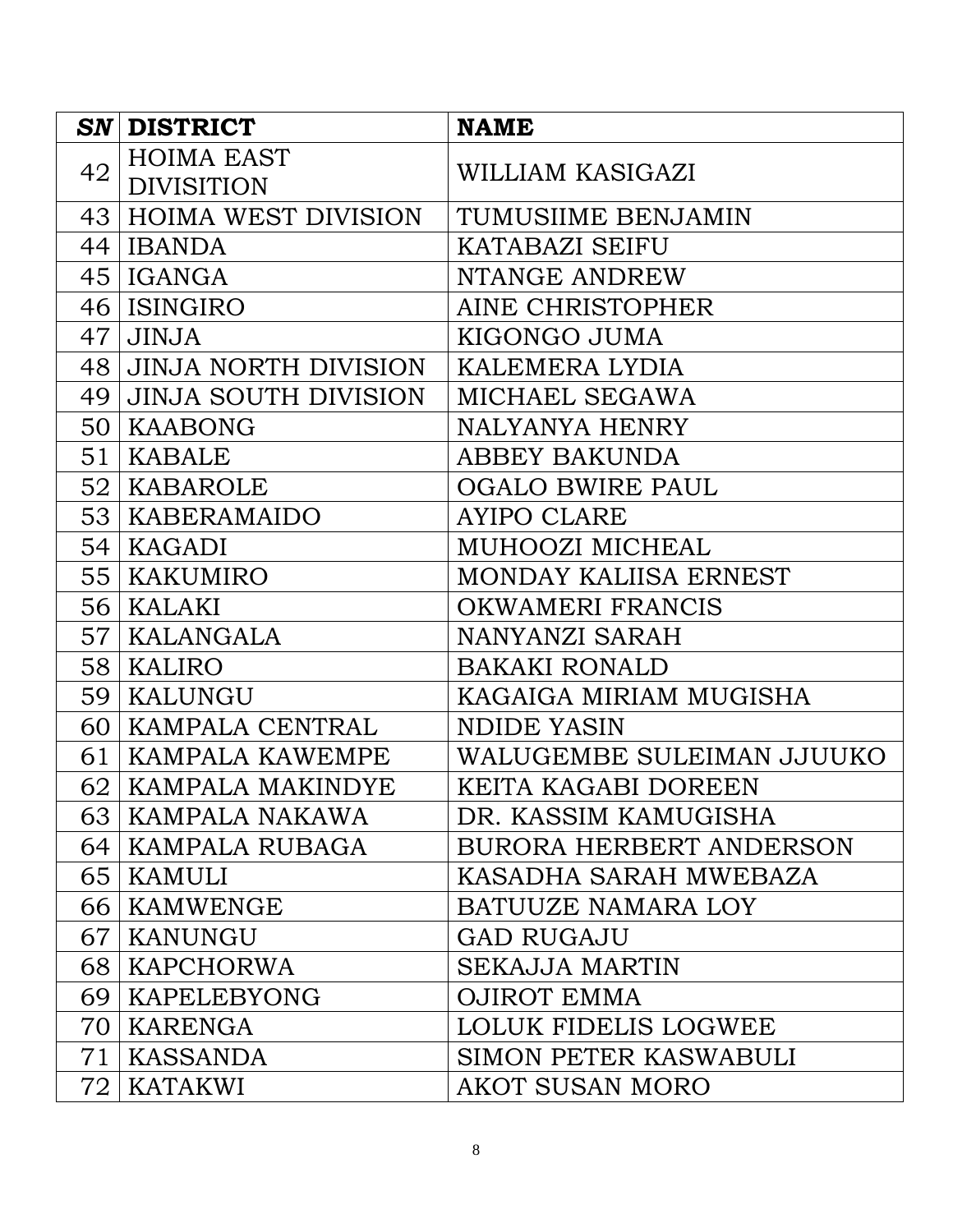|     | <b>SN DISTRICT</b>    | <b>NAME</b>                  |
|-----|-----------------------|------------------------------|
| 73  | KAYUNGA               | <b>MAWERERE PETER</b>        |
|     | 74   KAZO             | TUMUKURATE SILVASTER         |
|     | 75   KIBAALE          | NANSHEMEZA CAROLINE K.       |
|     | 76   KIBOGA           | <b>MUYAMBI MOSES</b>         |
| 77  | KIBUKU                | KATENDE HUSSEIN KIBAZO       |
| 78  | KIRUHURA              | ASABA DAVID                  |
| 79  | KIRYANDONGO           | <b>SSEBUNYA HENRY</b>        |
| 80  | KISORO                | TUKAMUHEBWA ROBERT           |
| 81  | <b>KITAGWENDA</b>     | MUHOOZI SEKASAMBA JOSEPH     |
| 82  | <b>KITGUM</b>         | WELIRE MARIJAN (HAJJ)        |
| 83  | KOBOKO                | <b>MUGENYI VINCENT</b>       |
|     | 84   KOLE             | <b>BALEKE SOLOMON TREVOR</b> |
|     | 85 KOTIDO             | <b>IVAN JAMES NAMOMA</b>     |
| 86  | KUMI                  | <b>NSEKO ANTHONY</b>         |
| 87  | <b>KWANIA</b>         | <b>ACHAM PROSCOVIA</b>       |
| 88  | KWEEN                 | TWOYEM KENNETH CHEMONGES     |
| 89  | KYANKWANZI            | <b>KABALE PERUSI</b>         |
| 90  | KYEGEGWA              | WINNIE KYAKUHAIRE            |
| 91  | <b>KYENJOJO</b>       | AKWETEIREHO JONATHAN         |
| 92  | <b>KYOTERA</b>        | <b>SSERUWAGI FAISAL</b>      |
| 93  | LAMWO                 | <b>OGUTI SEBASTIAN</b>       |
| 94  | LIRA                  | KABUNGA SENTAMU DANIEL       |
|     | 95 LIRA EAST DIVISION | OKWAI DENIS JAWOKO           |
|     | 96 LIRA WEST DIVISION | BETTY NALWEISO LUTTAMAGUZI   |
|     | 97   LUUKA            | WAISWA PAUL                  |
|     | 98 LUWEERO            | FEHEERA MPALANYI N. BOSSA    |
|     | 99 LWENGO             | KAMBUGU ROBERT               |
|     | 100 LYANTONDE         | NAMANYA JEREMY               |
| 101 | MADI-OKOLLO           | WANSADHA MAFUMO ADONIA       |
|     | $102$   MANAFA        | KAGENYI LUUKA                |
|     | 103   MARACHA         | KOLIBA KOTEVU MONICA         |
|     | $104$   MASAKA        | <b>MBABAZI TEOPISTA</b>      |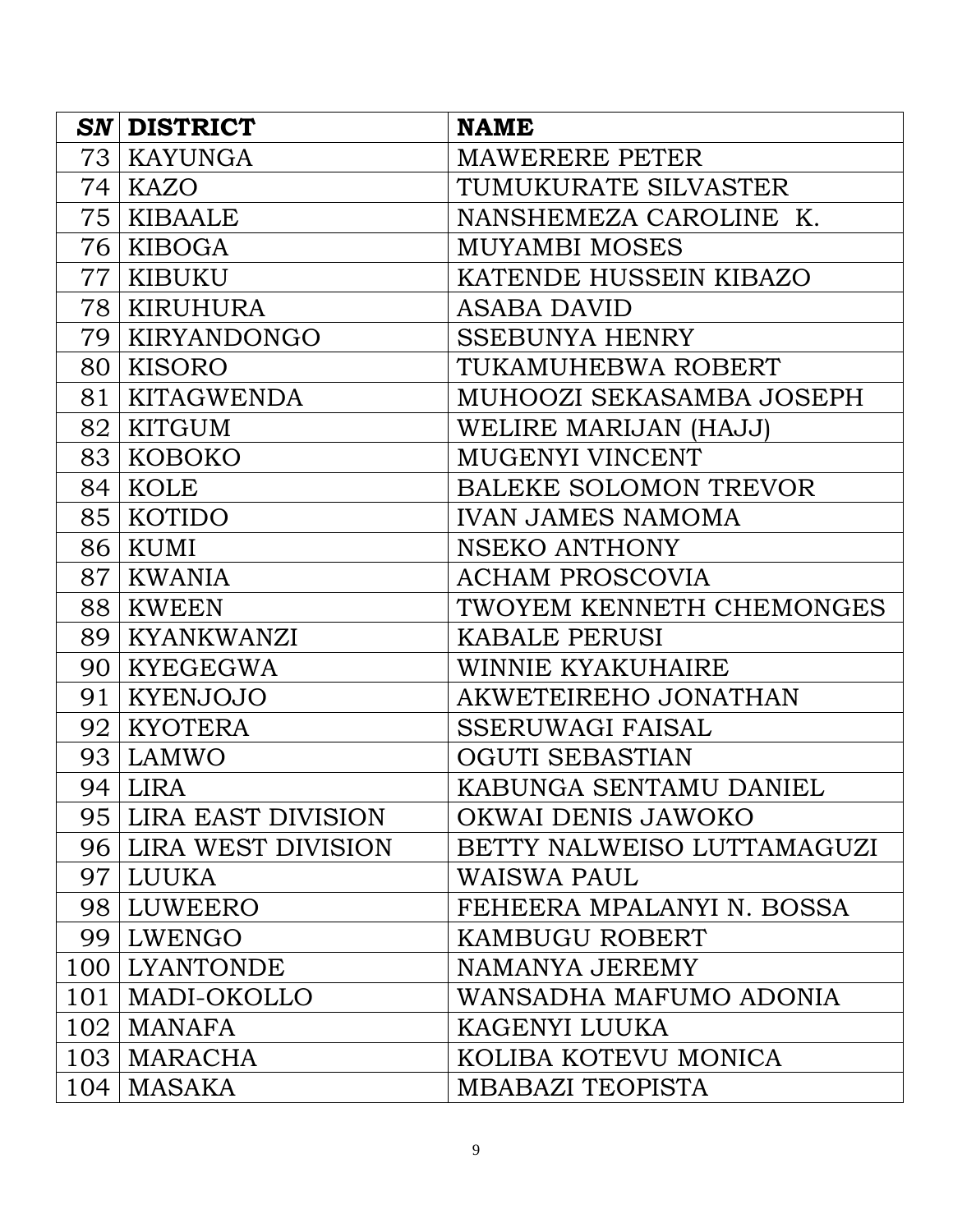| SN  | <b>DISTRICT</b>                                     | <b>NAME</b>                             |
|-----|-----------------------------------------------------|-----------------------------------------|
| 105 | <b>MASAKA KIMAANYA-</b><br><b>KABONERA DIVISION</b> | KATEREGA MUSAAZI                        |
|     | <b>MASAKA NYENDO-</b>                               |                                         |
| 106 | <b>KUKUNGWE DIVISION</b>                            | NAAVA MASITULA                          |
| 107 | <b>MASINDI</b>                                      | NJUKI NOOR MBABALI HAJJI                |
|     | 108   MAYUGE                                        | KATO DAUDA                              |
| 109 | <b>MBALE</b>                                        | <b>NAKAWALA NAOME</b>                   |
|     | <b>MBALE INDUSTRIAL</b>                             |                                         |
| 110 | <b>DIVISION</b>                                     | <b>BANJA HAMZA</b>                      |
| 111 | <b>MBALE NORTHERN</b><br><b>DIVISION</b>            | <b>MWAJUZI PROSSY</b>                   |
| 112 | MBARARA                                             | WILBERFORCE TUMUHUMBISE<br><b>ONGOM</b> |
| 113 | <b>MBARARA NORTH</b><br><b>DIVISION</b>             | <b>KANUSU ROBERT</b>                    |
| 114 | <b>MBARARA SOUTH</b><br><b>DIVISION</b>             | <b>ARIHO MOSES</b>                      |
|     | 115   MITOOMA                                       | NTUMWA ISHA                             |
|     | $116$ MITYANA                                       | <b>JOHN BOSCO LUBYAYI</b>               |
| 117 | <b>MOROTO</b>                                       | <b>TUKO JUSTINE</b>                     |
| 118 | <b>MOYO</b>                                         | <b>JULIAN SSEKAMWA</b>                  |
| 119 | MPIGI                                               | TIITWE RHONDAH KAGAAGA                  |
|     | 120 MUBENDE                                         | ABUBAKER BIRUNGI                        |
| 121 | <b>MUKONO</b>                                       | KITAMBULA HENRY                         |
|     | 122   NABILATUK                                     | AYO JACINTA                             |
|     | 123   NAKAPIRIPIRIT                                 | <b>SAIRE MICHEAL</b>                    |
|     | 124   NAKASEKE                                      | KABERUKA MARIAM                         |
|     | 125   NAKASONGOLA                                   | <b>MARIA LUBEGA K</b>                   |
|     | 126   NAMAYINGO                                     | HAMISI NAGAYA                           |
| 127 | NAMISINDWA                                          | NAMARA JULIE SOLOME                     |
| 128 | <b>NAMUTUMBA</b>                                    | <b>KYOOMYA JAMES</b>                    |
| 129 | <b>NAPAK</b>                                        | <b>BARAZA MOSES</b>                     |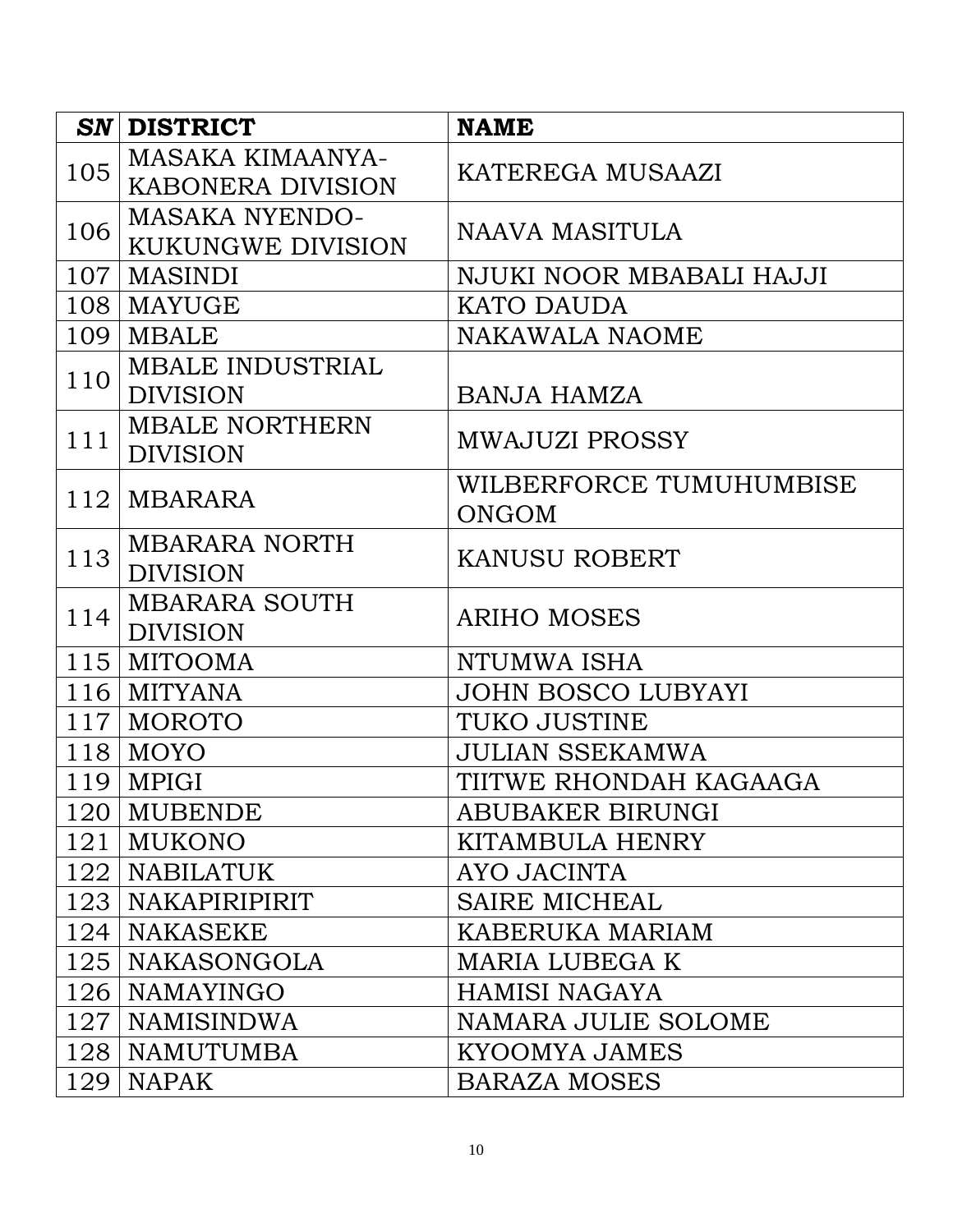| SN               | <b>DISTRICT</b>                    | <b>NAME</b>               |
|------------------|------------------------------------|---------------------------|
| 130              | <b>NEBBI</b>                       | <b>SSEBALIRWA HASSAN</b>  |
| 131              | <b>NGORA</b>                       | LUKOKI JOHN MAGEZI        |
|                  | 132   NTOROKO                      | RWATANGABO BONIVENTURE    |
|                  | 133   NTUNGAMO                     | KAMUNTU ROBERT            |
| 134              | <b>NWOYA</b>                       | <b>OKWARE EMMANUEL</b>    |
|                  | $135$ OBONGI                       | <b>HASSAN KASIBANTE</b>   |
| 136              | OMORO                              | OYO WALTER KOMAKECH       |
|                  | 137 OTUKE                          | <b>BASALIRWA JOHN</b>     |
|                  | 138   OYAM                         | MUHANGUZI NEWTON          |
| 139              | <b>PADER</b>                       | MAGALA BANULI BINTAMBULA  |
|                  | 140   PAKWACH                      | TWIKIRIZE SAM ORIKUNDA    |
| 141              | <b>PALLISA</b>                     | <b>HAJJAT ASSA NAKUSI</b> |
|                  | $142$ RAKAI                        | <b>LWANGA CHARLES</b>     |
|                  | 143 RUBANDA                        | <b>SSEWANDIGI ERIC</b>    |
| 144              | <b>RUBIRIZI</b>                    | ROBINAH MIREMBE           |
|                  | $145$ RUKIGA                       | KATUSIIME ZADOKI          |
|                  | 146 RUKUNGIRI                      | <b>ARIYO MARYCENT</b>     |
| 147 <sup>l</sup> | RWAMPARA                           | <b>MOSES MWESIGYE</b>     |
| 148              | <b>SEMBABULE</b>                   | WERE YAHAYA               |
| 149              | <b>SERERE</b>                      | ETESOT GABRIEL            |
| 150              | <b>SHEEMA</b>                      | NABOTH KAGOLO             |
| 151              | <b>SIRONKO</b>                     | NABUKALU NUSURA JUMA      |
|                  | 152   SOROTI                       | <b>STEVEN ODONGO</b>      |
|                  | 153 SOROTI EAST DIVISION           | EDRINE BENESA             |
|                  | 154 SOROTI WEST DIVISION           | EBASERET JOSEPHINE        |
| 155              | TEREGO                             | EMOKOL J.P. ONYANGO       |
|                  | 156 TORORO                         | AMULA ALBERT              |
| 157 <sup>1</sup> | <b>WAKISO ENTEBBE</b>              | <b>JACKLINE KAKUNDA</b>   |
| 158              | WAKISO KASANGATI                   | <b>BAINGANA MARK</b>      |
| 159              | WAKISO KIRA                        | <b>EDDY MWANJE</b>        |
| 160              | WAKISO MAKINDYE<br><b>SABAGABO</b> | KYAZZE FRANK              |